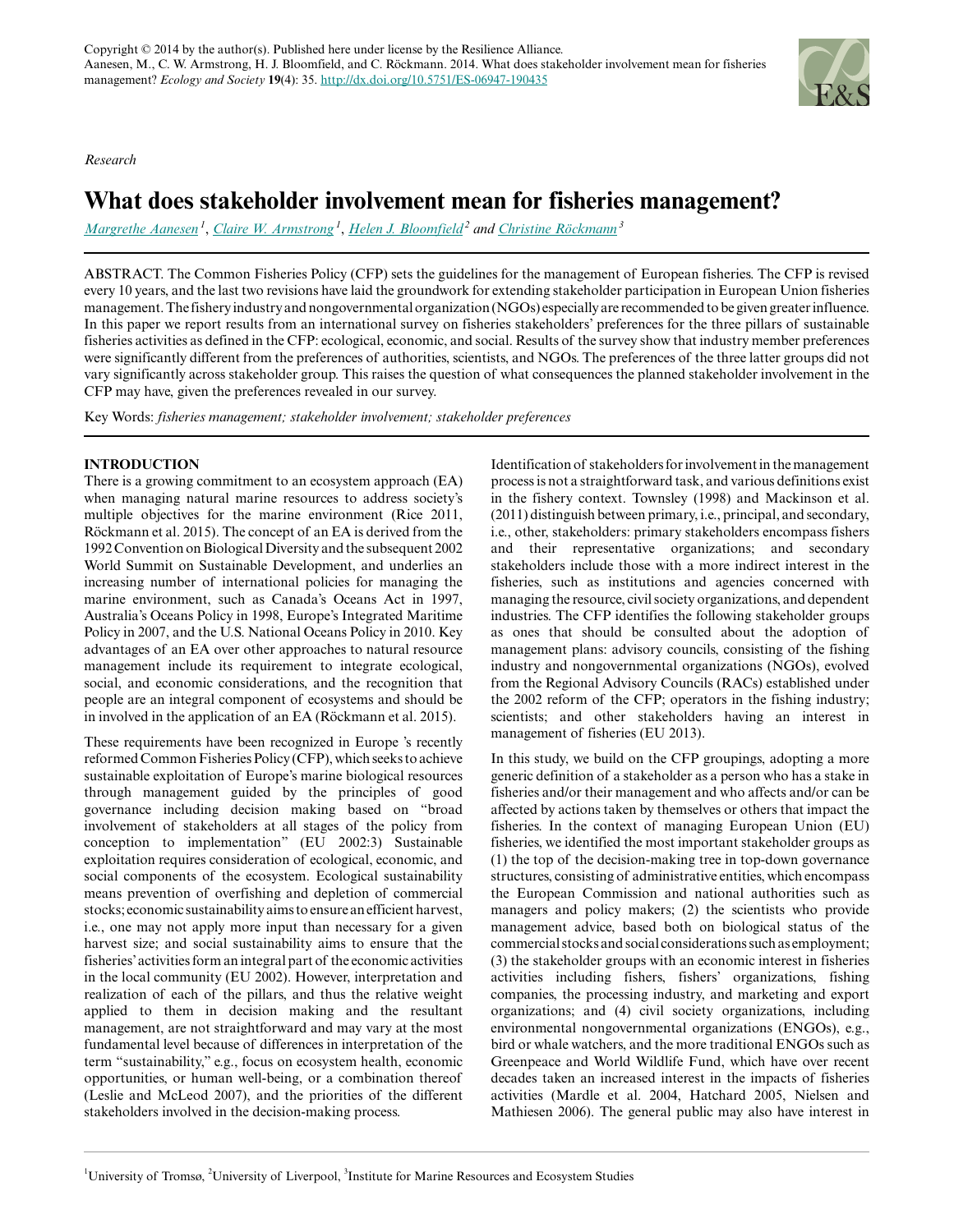fisheries, but we assumed that they would have to form pressure groups and thus be a part of the ENGOs to have any effect on fishing activities. Other sectors such as tourism and energy, e.g., oil and gas, and renewables may also have an interest in the spatial management of fishing activities, particularly given the requirement of a true EA to implement cross-sector management, but are not included in the key stakeholder groups because of a single-sector focus on fisheries.

During the last two reform processes of the CFP, undertaken in 2002 and 2012, the role of stakeholders has shifted "from a traditionally linear science-policy interface towards a more interactive governance system that involves actors beyond scientists and policy makers" (Link 2012:337). What does this imply for the realization of the objectives in the new CFP? Different stakeholders can have different preferences, so the concrete implementation of objectives depends on the influence these stakeholders have in the new policy process(es).

As a consequence of the 2002 reform of the CFP, RACs based on the five large EU sea areas were established: Baltic Sea, North Sea, Mediterranean Sea, North Western Waters, and South Western Waters. In addition, a RAC for pelagic stocks and a RAC for the high-seas/long-distance fleet were established (Council of the European Union 2004). This can be seen as an effort to involve representatives from a broader set of stakeholders, because the RACs consist of representatives from industry, i.e., the fisheries sector, and civil society organizations, i.e., other interest groups affected by the CFP. Scientists may be invited as experts, and representatives from the Commission of European Communities and national and regional authorities, among others, may be invited as active observers. The RACs' tasks are to provide recommendations and suggestions regarding issues relevant for their sea area, fishery, or fleet (Council of the European Union 2004). The 2012 reform reinforces the participation aspect in that it raised the issue of giving the industry in particular more responsibility for the implementation of the CFP (Commission of European Communities 2009).

There are good reasons for including stakeholders in the fisheries management process. First, local ecological knowledge can complement limited scientific information; thus, the participation of new stakeholders in the management process can improve the knowledge base (Berkes et al. 2000, Davis and Wagner 2003, Wieber et al. 2004, Gassalla and Diegues 2011, Linke et al. 2011, Röckmann et al. 2012, Haapasaari et al. 2013) and reveal new information to the regulators. Second, including stakeholders in management is expected to increase the legitimacy of the management by creating understanding and support among the stakeholders for the management measures such as new regulations (Raakjær and Vedsmand 1995, Degnbol et al. 2006, de Vos and Tatenhove 2011, Haapasaari et al. 2013). Third, when taking a utilitarian perspective, in which society's welfare function is the aggregate of individual utility functions, it is a precondition for maximizing social welfare to include stakeholders representing various preferences about a managed resource.

In this paper we explore predefined stakeholder groups' preferences for the three pillars of sustainable fisheries activities, i.e., ecological, economic, and social, by assessing (1) differences in the stakeholder groups' preferences and (2) diversity in the preferences within the stakeholder groups. Can we presuppose that individual stakeholders belonging to a particular predefined group will have similar preferences regarding, for example, the interpretation and weighting of the three pillars of sustainability in the CFP and that these preferences will vary across stakeholder groups?

There is debate in the literature on whether stakeholder group is a significant background variable for explaining differences in individuals' preferences for fisheries objectives. Wattage et al. (2005) and Mardle et al. (2004) utilized the same data set, based on 24 completed responses from stakeholders belonging to the UK fisheries of the English Channel representing 4 "natural groups": administration/management, the catching sector, ENGOs, and scientific/industry bodies. Stakeholders in both studies were asked to prioritize between the following three overarching objectives: (1) conservation of the fishery and marine environments, (2) improvement of the fishery socioeconomic structure, and (3) reduction of conflict within the fishery. Wattage et al. (2005) used a choice experiment, whereas Mardle et al. (2004) applied the analytical hierarchy process (AHP). Both approaches demonstrated that maintaining regional employment, a subcategory under objective 2, was of greatest importance, followed by sustainable commercial stocks, a subcategory under objective 1, and that this ranking was uniform across all stakeholder groups.

Nielsen and Mathiesen (2006) and Pascoe et al. (2009) each also used the AHP approach on their own data sets. Nielsen and Mathiesen (2006) included 12 stakeholder groups: 3 groups representing the harvest sector, 1 group representing the processing industry, 2 groups representing national administration, 1 group each representing trade union and scientists, and 4 groups representing ENGOs; of these, 9 were domestic, i.e., Danish, and 3 foreign, i.e., United Kingdom, in their study of management preferences in the industrial fisheries for Norwegian pout (*Trisopterus esmarkii*) and sandeel (*Ammodytes marinus*) in Denmark. They considered economic, political, and biological interests, and demonstrated that the harvest, processing, and trade union stakeholder groups scored economic interests as most important; all other Danish stakeholders scored highest on biological interests. Only the UK national administration scored highest on the political interest, which was to ban all fisheries for nonhuman consumption, meaning the industrial fisheries serving the plants producing fish oil and fish flour.

Pascoe et al. (2009) used a similar framework in a study of fisheries management in Australia. Their study considered management objectives of (1) enhancing economic performance; (2) ensuring resource sustainability; (3) minimizing environmental impacts; and (4) minimizing externalities, defined as unintended effects of the fishing activities, e.g., bycatches. They interviewed 74 stakeholders including government officials, industry representatives, scientists, and conservation groups and found that scientists and the management stakeholders scored highest on the sustainability objective (objective 2) and lowest on externalities (objective 4); economists and industry stakeholders scored highest on the economic objective (objective 1); and ENGOs and recreational stakeholders scored highest on environmental impacts (objective 3). Crucially, large variance in stakeholder preferences within predefined stakeholder groups has been found (Mardle et al. 2004, Wattage et al. 2005; Pascoe et al. 2009). Pascoe et al. (2009)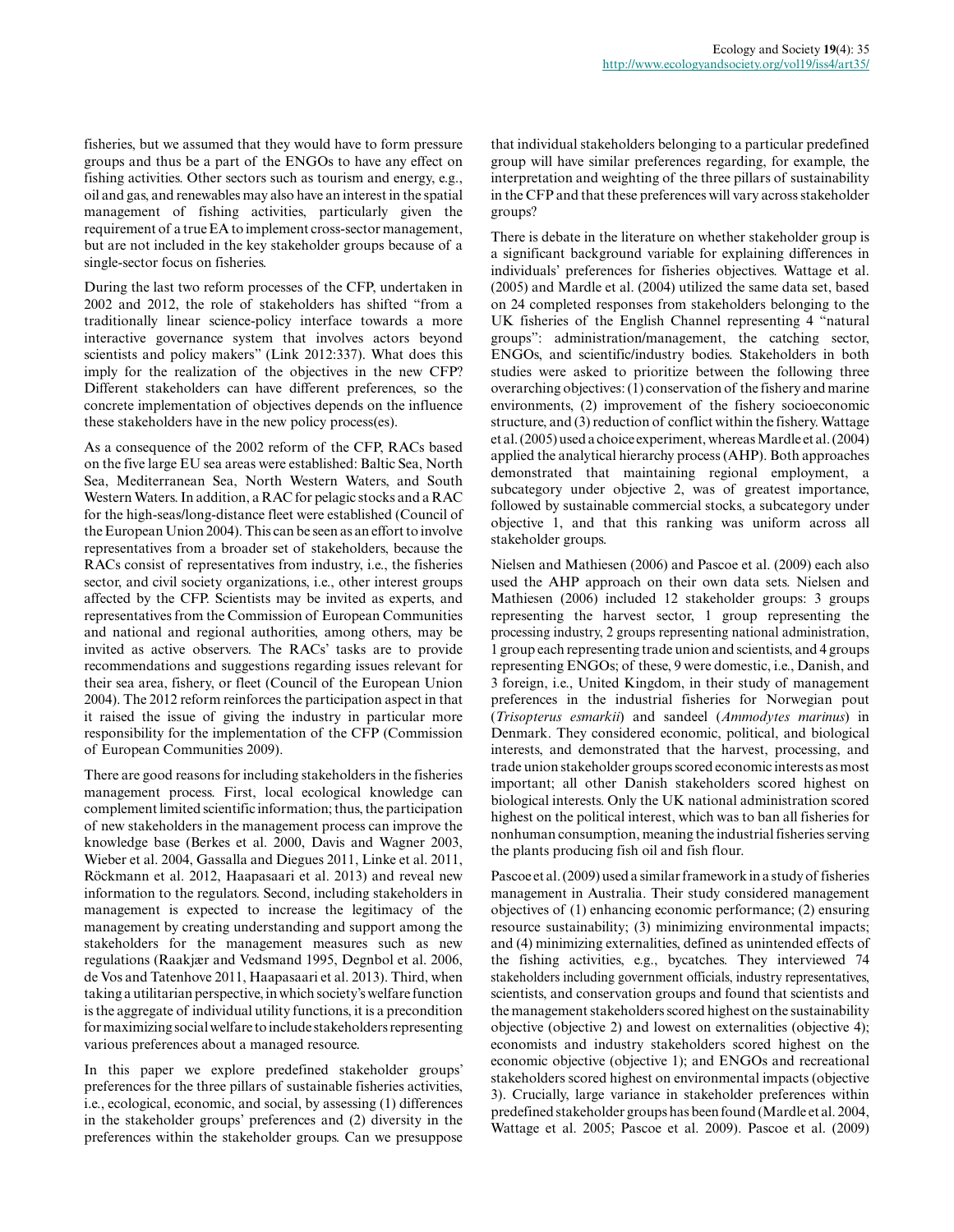concluded that the observed lack of coherence of preferences within predefined stakeholder groups implied that management decisions made with stakeholder input may be more dependent on the set of individuals participating in the management process rather than the composition of the stakeholder groups represented.

de Nooy (2013) concluded that there were significant differences between stakeholder groups when it came to knowledge and values regarding fisheries activities, highlighting particular differences between industry and other stakeholder groups in the management of the Baltic salmon. Clearly, stakeholders have diverse knowledge, values, and preferences in relation to use and management of resources. The survey encompassed 85 respondents from 8 European countries drawn from the 4 predefined stakeholder groups, defined by professional affiliation.

#### **METHODS AND DATA**

#### **A three-layer hierarchical tree describing aspects of fisheries activities**

As part of the Making European Fisheries Ecosystem Plans Operational (MEFEPO) project, a process was implemented during which representatives from the eight countries involved in the project, Denmark, France, Ireland, the Netherlands, Norway, Portugal, Spain, and the United Kingdom, participated in three workshops. As part of these workshops the three pillars of sustainable fisheries activities, ecological, economic, and social, were interpreted and made concrete and measurable in the following way: Each pillar was assigned two to four descriptors, which were attempts to describe the most important aspects of that pillar, and the descriptors were in turn made operational by assigning each descriptor one indicator that could be quantitatively measured. Figure 1 shows the three-layer hierarchy, consisting of (1) the three pillars of sustainable fisheries management; (2) descriptors that interpret, limit, and make concrete the pillars; and (3) indicators aimed at making the descriptors measurable. Our method was inspired by the 11 descriptors for Good Environmental Status of the marine environment, as listed in the EU Marine Strategy Framework Directive. The ecological pillar is made up of four Marine Strategy Framework Directive descriptors that are considered to be affected by fisheries: biodiversity, commercial fish and shellfish, food web, and sea floor integrity. Two descriptors, efficiency and stability, were chosen for the economic pillar and three, community viability, job attractiveness, and food security, were chosen for the social pillar. The job attractiveness indicator is not the same as the much-applied indicator job satisfaction. Job attractiveness indicates to what degree the fisheries sector is sufficiently attractive to recruit competent employees. Each descriptor has at least one indicator (Piet et al. 2011).

An initial draft of the hierarchical tree (Fig. 1) was prepared by project members. Subsequently, it was discussed and modified in an iterative and collaborative process with the fisheries stakeholders.

#### **The process and the participating stakeholders**

In total about 80 fisheries stakeholders participated in three workshops, including the project members. Following Townsley (1998) and Mackinson et al. (2011), we used the broad definition of stakeholders, encompassing fishers as well as those with a more

indirect interest in the fisheries, such as national and EU authorities, ENGOs, and scientists. We predefined four stakeholder groups to ensure that the project was able to explore the ecological, economic, and social aspects of fisheries management as stated in the CFP: (1) policy, i.e., national and EU-level fisheries authorities; (2) scientists, i.e., fisheries biologists, economists, and other social scientists; (3) industry, i.e., individual fishers and regional and national fishers' organizations; and (4) NGOs, i.e., environmental and other NGOs.



**Fig. 1**. Systematic description of preferences concerning fisheries activities.

Considering that RACs consisted of representatives from two of the four predefined groups, we targeted the four RACs with geographic relevance for the project: North Sea RAC, North Western Waters RAC, South Western Waters RAC, and the Pelagic RAC. We asked these RACs to send up to five representatives to our workshops. Representatives of national fisheries authorities were drawn from a list of relevant civil servants in charge of fisheries management generated by project partners from each of the countries participating in the project. The project members with a scientific background and their networks was used to generate representatives of the predefined group "fisheries scientists." Finally, employees of Directorate-General for Maritime Affairs and Fisheries and Environment Directorate-General involved in fisheries management were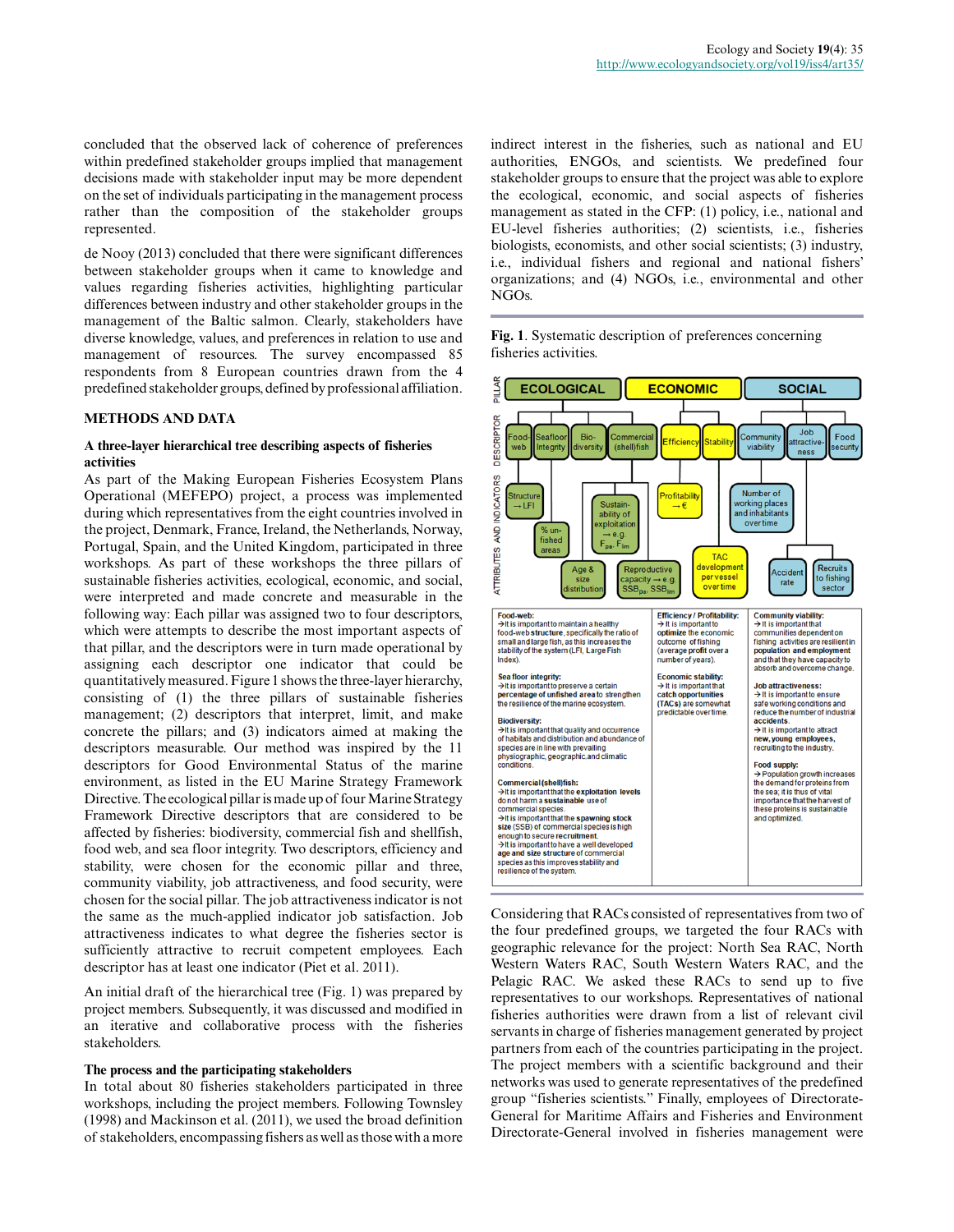invited to participate to ensure that the EU perspective was also represented. Workshop participation lists were reviewed and supplemented when necessary, based on the background variables of nationality and stakeholder group, to ensure a balanced representation from all groups.

As part of the workshops and by the use of a questionnaire (see Appendices 1 and 2), individual data were collected on the importance that stakeholders assigned to each pillar and to each descriptor. Each workshop started with a presentation of the hierarchical tree (Fig. 1) by a member of the MEFEPO project team, which introduced the consistent use of the pillar terms of ecological, economic, and social. All participants had the same introduction to the pillars and descriptors, including the pillar names. The questionnaire asked the respondent for information on professional background, providing the four predefined stakeholder groups, educational background, and nationality. It also asked the participants to assign scores to the three pillars and nine descriptors. Feedback from the first workshop that the questionnaire was a bit "messy" led to a layout change that was applied in the second workshop. Because of low representation of EU authorities in the workshops, we sent the second version of the questionnaire electronically to a few representatives who were dealing with fisheries issues from the Directorate-General for Maritime Affairs and Fisheries and the Directorate-General for the Environment. Five additional questionnaires were received from this electronic survey. Hence, our entire sample consisted of 85 fisheries stakeholders. Figure 2 shows the composition of these 85 stakeholders in terms of professional and educational background.

**Fig. 2**. Number of stakeholders per professional background (stakeholder group) and educational background.



The participants were relatively equally distributed among stakeholder groups, with 28 from national and EU authorities, 21 scientists, 19 from the industry, and 17 from NGOs and others. Regarding educational background, 39 of the respondents studied natural sciences, 16 studied social sciences, and 18 had an interdisciplinary background. A total of 12 stakeholders had other educational backgrounds. We did not inquire further about education, such as level, discipline, and specialization.

The participants were relatively unevenly distributed by nationality, with 5 from France, 6 from Ireland, 7 from Denmark, 8 each from Norway and Spain, 14 from Portugal, 16 from the Netherlands, and 21 from the United Kingdom. In addition, 1 participant was from Canada. Given the recruitment process, our sample was a convenience sample, and statistical representativeness was not a focal point.

#### **Statistical methods**

The questionnaire's main objective was to collect stakeholders' preference scores with respect to (1) the three pillars and (2) the nine descriptors. The participants were asked to distribute a total of 100 points between the 3 pillars and another 100 points among the 9 descriptors. The result was a data set consisting of 85 cases, each with specification of nationality, stakeholder group, and disciplinary background, and with scores on the 3 pillars and 9 descriptors. The variables of nationality, profession, and educational background were categorical. We explored whether these background variables could contribute to explaining the variance in scores on the 3 pillars and the 9 descriptors. Further, we explored whether the pillar scores varied significantly across stakeholder groups. For these purposes we applied an analysis of variance (ANOVA) and Tukey's honest significant differences (Tukey HSDs). The ANOVA indicates whether one-way or twoor three-way differences between groups based on the categorical variables contributed significantly to explaining the variance in the pillar scores. Tukey's HSD test compares the mean of every treatment with the average of every other treatment; i.e., it applies simultaneously to the set of all pairwise comparisons (Crawley 2007). For example, it gave the difference in average score on the ecological pillar between any pair of stakeholder groups, e.g., between authorities and industry, between industry and scientists, between authorities and NGOs, and so on. It simultaneously indicates whether the score difference is significantly different from zero. A Tukey's HSD estimate significantly different from zero indicated that two stakeholder groups at average had a significantly different score on the relevant pillar.

The survey was conducted as part of the two first workshops, and only participants not present in the first workshop filled in the questionnaire during the second workshop. In the third workshop, only participants from the two previous workshops participated. Each workshop started with a presentation of the hierarchical tree as shown in Figure 1, showing the three pillars of sustainable fisheries activities, the ecological, the economic, and the social, and the nine descriptors. This means that all participants got the same introduction to the pillars and descriptors, including the pillar and descriptor names. Also, the project scientists were present during the survey so that the participants could ask the meaning of the different pillar and descriptor terms. Hence, there should be no reason to assume that survey respondents in the first workshop defined and interpreted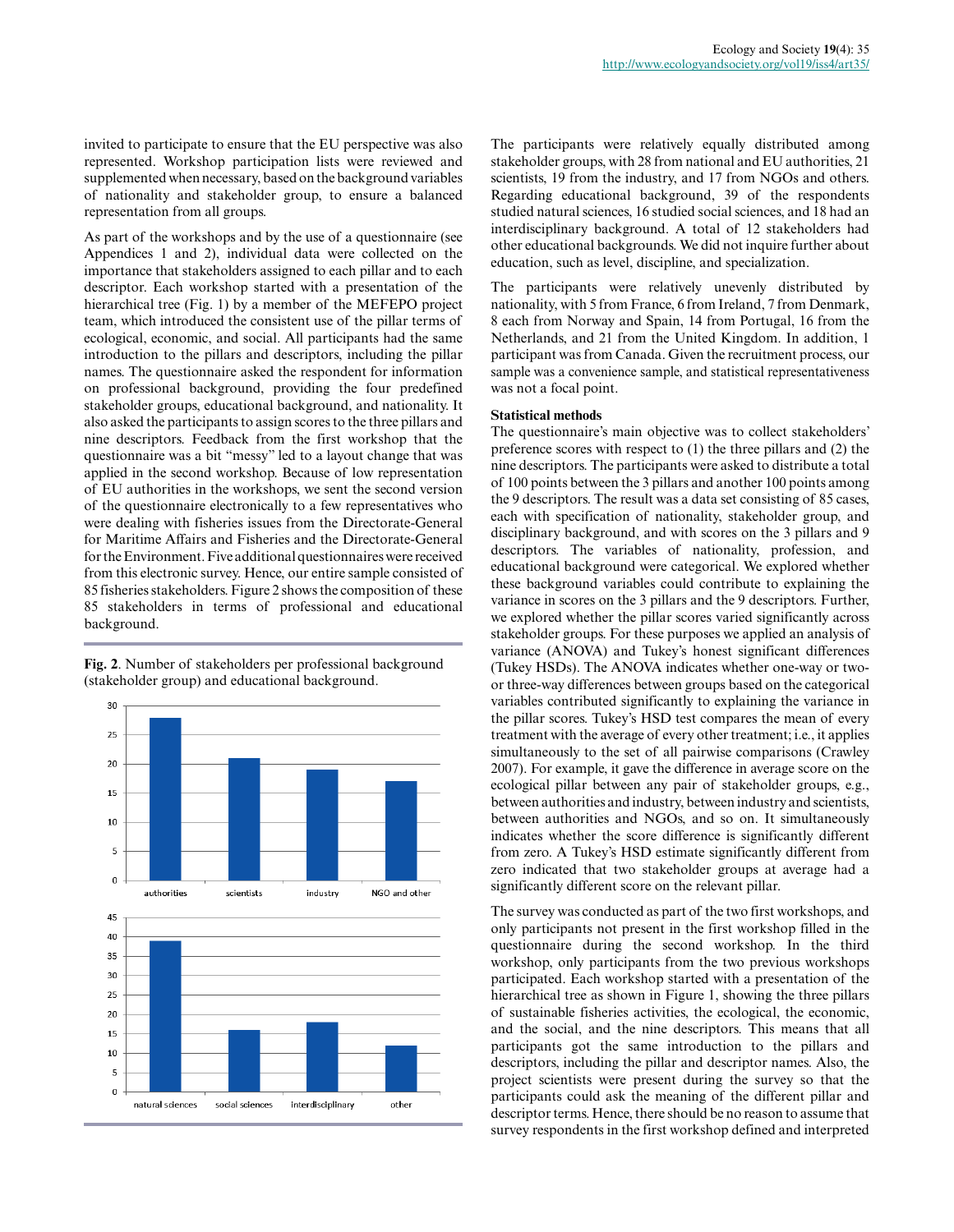the three pillars and nine descriptors differently from the survey respondents in the second workshop.

#### **RESULTS**

Because the sample consisted of only six representatives from EU authorities, we merged them with national authorities' representatives. Further, we merged representatives from NGOs/ other, so we were left with the four predefined stakeholder groups: authorities, scientists, industry, and NGOs. The educational background also formed four categories: natural science, social science including economics, interdisciplinary, and other. Figure 3 shows the stakeholders' preference scores on the three pillars for each of the four stakeholder groups. The box plots show the median score (bold line), 25th and 75th percentiles (lower and upper box line), and the minimum/maximum value (dashed vertical lines and/or dots; outliers). In the absence of outliers, the vertical dashed lines (whiskers) show the maximum and minimum scores. In the presence of dots, the whiskers give the interquartile range of the scores multiplied by 1.5; the dots give the maximum/ minimum scores, i.e., the outliers. Comparing the upper and lower parts of the boxes indicates the skewness of the data. A larger upper part of the box compared with the lower indicates that the range of higher scores, i.e., above the median, is larger than the range of lower scores (Crawley 2007).

**Fig. 3**. Box plot of the stakeholders' preference scores for the three sustainability pillars and for each of the stakeholder groups.



Except for industry, all groups assigned the three pillars similar relative scores, with the ecological pillar ranking first, i.e., the highest preference, and the economic and social pillars following. The industry representatives assigned the ecological and economic pillars equal median (and mean) scores. The authorities, scientists, and industry scored the economic pillar higher than the social one, whereas NGOs scored the two similarly. Authorities are the stakeholder group that most clearly distinguished between the three pillars when appointing scores.

In Appendices 3 and 4, box plots of the stakeholders' preference scores for the three pillars are presented, disaggregated by educational background and nationality. Regarding educational background, the social scientists and interdisciplinary respondents had the clearest differentiation between the three pillars, preferring the ecological to the economic pillar and the economic to the social pillar. Natural scientists and those with other educational background ranked the ecological pillar highest, but gave the economic and social pillars on average equal scores. The pillar scores were not interpreted further by nationality, because for some nations scores were based on very few respondents.

One of the aims of the survey was to find out whether the preferences for the three pillars of sustainable fisheries management varied significantly across stakeholder groups. Figure 3 indicates that industry might differ from the other three predefined groups. With rearrangement of the data, Figure 4 shows the distribution of scores for each stakeholder group on each of the pillars.

**Fig. 4**. Box plots showing preference scores per sustainability pillar (ecological, economic, social) for each of the four stakeholder groups (authorities, industry, NGO, scientists).



Whereas the scores on the ecological pillar seemed to vary across the stakeholder groups, the scores on the economic pillar seemed to be relatively homogenous across the groups. To find out whether there were significant differences between the stakeholder groups when it came to pillar scores, we applied Tukey's HSD. Figure 5 gives the Tukey's HSD for all pairwise combinations of stakeholder groups for average score on pillars. Difference intervals not overlapping the dotted vertical line imply that the stakeholder groups being compared were significantly different from each other when it came to average pillar score. A difference located on one side of the dotted vertical line means that the difference in average scores between the two stakeholder groups differed from zero, whereas a difference crossing the dotted vertical line means that the difference in average scores between the two stakeholder groups did not differ from zero.

Figure 5 shows that only industry stakeholders differed significantly from representatives of other stakeholder groups. For the ecological pillar, industry representatives had significantly different average scores compared with authorities and scientists, and for the economic pillar they had different average scores compared with all the other groups. For the social pillar, there was no significant difference in average scores between any of the stakeholder groups.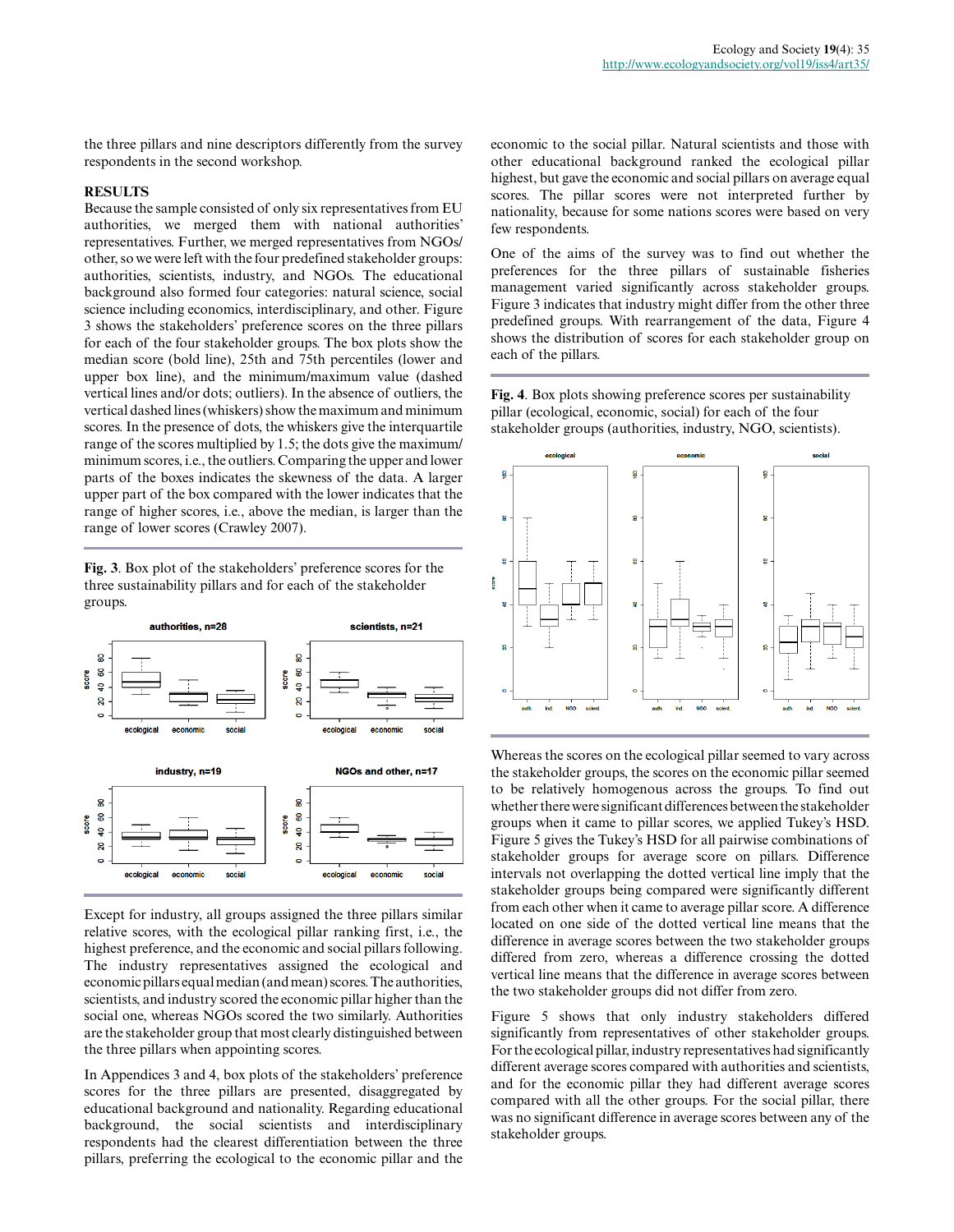|            | F-value (significance level in parenthesis) |            |             |                             |                             |                                        |
|------------|---------------------------------------------|------------|-------------|-----------------------------|-----------------------------|----------------------------------------|
|            | Direct effect                               |            |             | Two-way interaction effects |                             | Three-way interaction effects          |
|            | Stakeholder                                 | Education  | Nationality | Stakeholder:<br>Education   | Stakeholder:<br>Nationality | Stakeholder: Education:<br>Nationality |
| One-way    |                                             |            |             |                             |                             |                                        |
| Ecological | $6.35$ (***)                                | 1.61       | 2.6         |                             |                             |                                        |
| Economic   | $4.4$ (***)                                 | $2.36$ (*) | 0.26        |                             |                             |                                        |
| Social     | 2.06                                        | 0.5        | $3.02$ (*)  |                             |                             |                                        |
| Two-way    |                                             |            |             |                             |                             |                                        |
| Ecological | $6.28$ (***)                                | 0.6        |             | 1.06                        |                             |                                        |
| Economic   | $4.65$ (***)                                | 1.72       |             | 1.26                        |                             |                                        |
| Social     | 1.88                                        | 0.44       |             | 0.18                        |                             |                                        |
| Two-way    |                                             |            |             |                             |                             |                                        |
| Ecological | $6.67$ (***)                                |            | 1.28        |                             | $2.41$ (*)                  |                                        |
| Economic   | $4.3$ (**)                                  |            | 0.027       |                             | 0.6                         |                                        |
| Social     | $2.26$ (*)                                  |            | 2.43        |                             | $3.06$ (**)                 |                                        |
| Three-way  |                                             |            |             |                             |                             |                                        |
| Ecological | $6.5$ (***)                                 | 0.62       | 1.28        | 1.09                        | $2.44$ (*)                  | 0.67                                   |
| Economic   | $4.62$ (**)                                 | 1.71       | 0.001       | 1.76                        | 0.58                        | 1.13                                   |
| Social     | $2.19(*)$                                   | 0.52       | 2.65        | 0.31                        | $2.8$ (**)                  | 1.5                                    |

**Table 1.** Results from one-way (stakeholder group), two-way (stakeholder group/education), and three-way (stakeholder group/ education/nationality) ANOVA of average pillar scores.

**Fig. 5**. Ninety-five percent stakeholder group-wise confidence level for difference in mean level of pillar score (Tukey's HSD). The y-axis shows the pairwise combinations of stakeholder groups.



To what degree may the three background variables of stakeholder group (professional affiliation), education (disciplinary background), and nationality contribute to explaining the variance in pillar scores? These results are shown in Table 1. First, running one-way ANOVA for pillar scores with each of the three background variables as the sole explanatory variable showed that stakeholder group explained the variance in pillar scores for the ecological and economic pillars at a 99% significance level.

Education explained the variance in pillar score for the economic pillar at a 90% significance level. Nationality explained the variance in pillar score for the social pillar at a 90% significance level. Note that none of the background variables had significant explanatory power when it came to explaining the variance in average score on all three pillars simultaneously. The reason is that for each respondent the sum of the scores on all pillars should equal 100. Providing high scores on two pillars required low scores on the third. Hence, scores on the three pillars were not independent. To test for possible interaction effects of the three background variables we ran two- and three-way ANOVAs of average pillar scores for each of the pillars.

The two- and three-way ANOVAs showed that nationality reinforced the effect of stakeholder group on the ecological and the social pillar scores. Education, on the other hand, did not affect the relationship between stakeholder group and pillar score significantly, and this was true for all three pillars. None of the three-way effects were significant. The interaction effects between the background variables education and nationality, which are not shown in the table, were not significant. Reversing the interactions, i.e., exploring the effects stakeholder group had on the relationship between pillar score and education, and on the relationship between pillar score and nationality, showed that stakeholder group did reinforce the effects of the two other background variables. However, this effect was not sufficiently strong for education and nationality to become significantly explanatory variables for variances in pillar score when significance was not apparent with the one-way ANOVA.

#### **DEMONSTRATION CASE**

We have shown that although belonging to a specific stakeholder group could significantly explain the variances in scores on the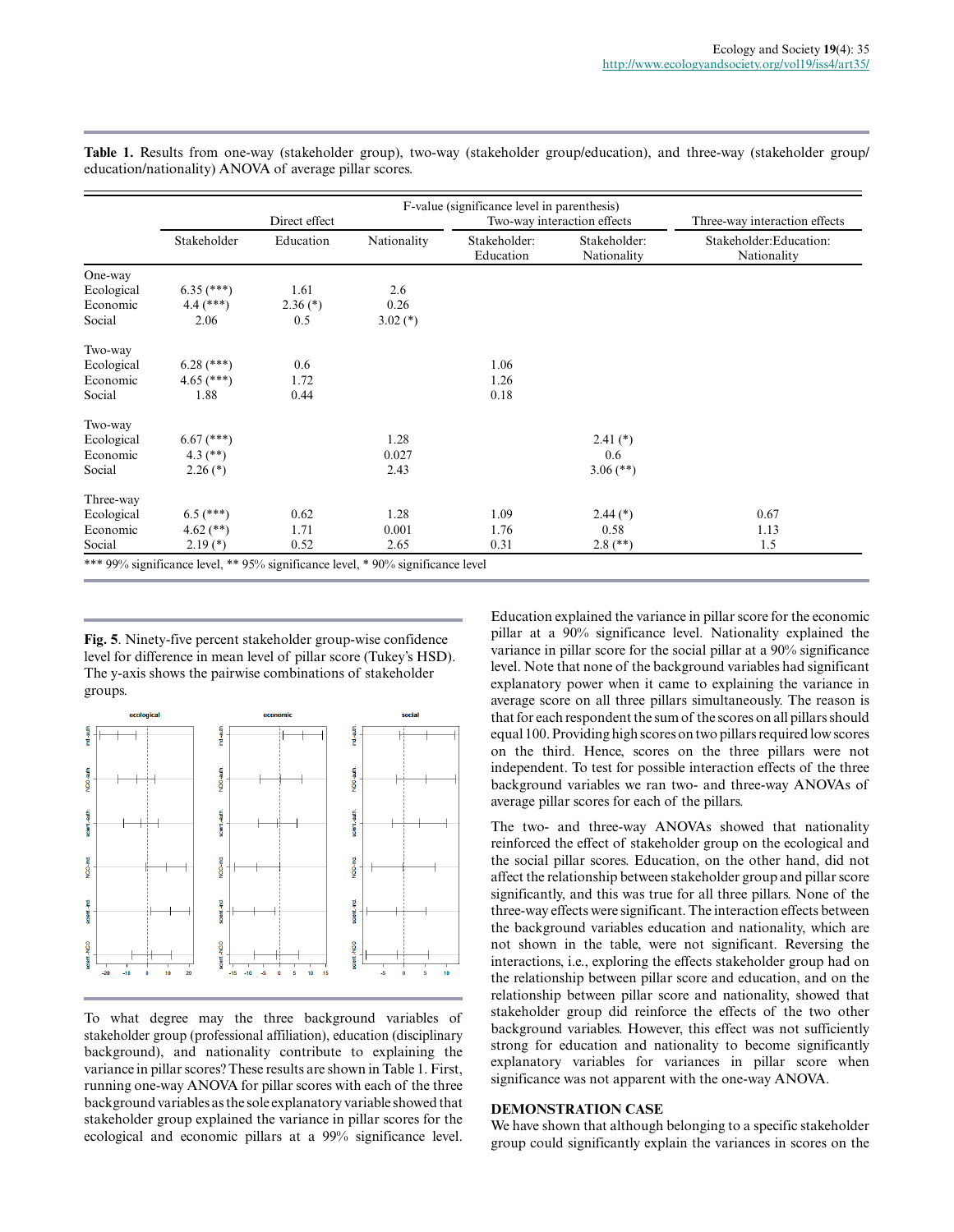pillars, the difference in average score between the stakeholder groups was only minimally significant. Only industry differed significantly from the other three groups when it came to scores on the ecological and economic pillars. In this section we discuss the possible consequences when belonging to a specified stakeholder group is the criterion for appointment to an advisory position. We use appointment of members to the Regional Advisory Councils (RACs) under the CFP as an empirical example.

The executive committee of each RAC, which is the body with the final say in input to EU fisheries authorities, has a limit of 24 members; a maximum of two-thirds of these should be representatives from the industry and the remaining one-third should be representatives from organizations, including ENGOs, organizations for community and fishers' welfare, and sports and recreational organizations (Council of the European Union 2004). The representatives from organizations are not allowed to have economic interests in the fisheries. The general assembly approves each of the 24 representatives. The representatives are nominated by organizations, and in theory all organizations claiming a stake in fisheries activities may nominate a representative. In reality, it is the larger organizations that get seats on the executive committee. When approved, a representative is appointed for three years. All organizations may attend working groups that give input to the executive committee. All nations with fishing activities in the seas encompassed by the RAC should be equally represented.

Not involving other stakeholder groups implies that the EU and national authorities' preferences will be predominant in fisheries management decisions. Figure 6 shows the average score on the pillars for the four predefined stakeholder groups.

**Fig. 6**. Average scores on the pillars for the stakeholder groups.



We assumed that the representatives of a RAC executive committee would be selected from the industry and NGO participants in our survey. Because there were only 19 participants from the industry, we built test committees consisting of 12 instead of 24 members. Although that is only 50% of the original size, it still allowed for some randomness in the selection of industry representatives in the test committee. We drew 8 representatives from the industry stakeholder group and 4 from the NGO/other stakeholder groups. We made 20 random draws

of representatives to the test committee. The average pillar scores for each of the randomly drawn test committees are given in Figure 7.

**Fig. 7**. Average committee score on the pillars for 20 randomly drawn Regional Advisory Council (RAC) executive committees with 8 industry representatives and 4 NGO representatives.



Figure 7 shows possible preferences among the three pillars of sustainable fisheries activities for hypothetical RAC executive committees consisting of 12 members, 8 representatives from the industry and 4 from NGOs/other. First, it is clear that the preferences of the authorities (see Fig. 6) cannot be replicated by these randomly chosen RAC committees. This is good news because the intention of the RACs has been to take into consideration preferences other than those of the fisheries authorities. This result implies that basing fisheries management on the advice of the RAC would change the management compared with a situation in which the fisheries authorities, whether at the EU or national level, are the sole regulator. Second, some group scores, e.g., those of groups 2, 5, and 17, are quite similar to the scores of the industry stakeholder group. However, no groups had scores resembling those of the stakeholder group described as NGO/other. Of course, this may be because of the specific composition of that group in our data set. In general, the one-third of the RAC representatives from NGOs and other organizations would probably be more heterogenous and their preferences more dependent on the selection of organizations present in each specific RAC.

With the present composition of the RAC executive committee, the RAC's preferences among the three pillars of sustainable fisheries activities could be the same as those of a committee consisting solely of industry representatives. Another combination of organization representatives might give the same result for the NGO/other stakeholder group. However, because that stakeholder group counts for only one-third of the committee members, this is less likely. The economic pillar was scored more highly than the ecological pillar by 2 of the 3 groups (2 and 5, but not 17) that had preferences resembling those of the industry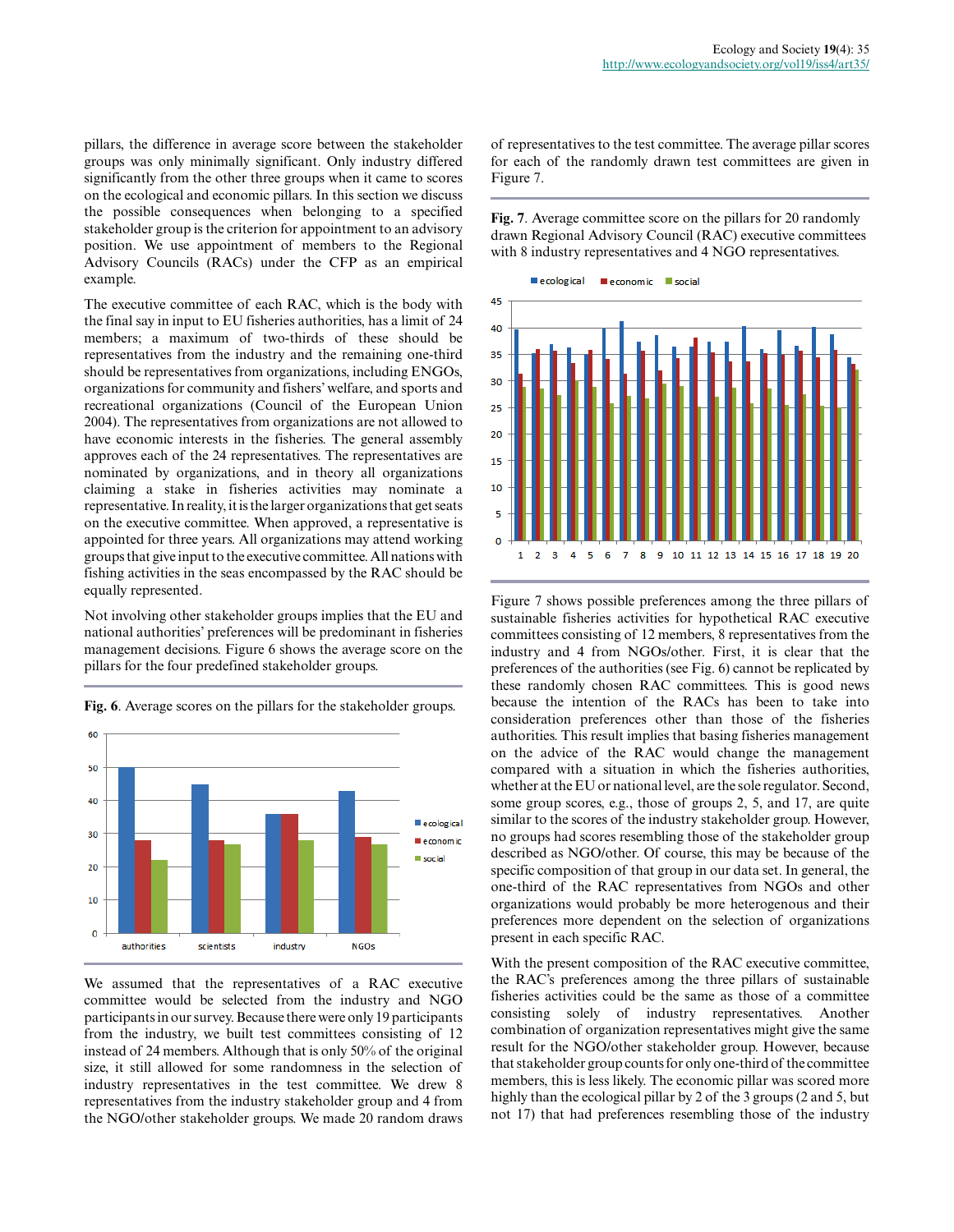stakeholder group. This is far from the preference structure of any of the other 3 stakeholder groups: authorities, scientists, and NGOs/other.

These results are indicated by the Tukey's HSD shown in Figure 5. Except for industry, there were no significant differences in average pillar score among the stakeholder groups. Industry, on the other hand, differed significantly from authorities and scientists when it came to the average score on the ecological and economic pillars, and from NGOs on the economic pillar. In an extreme case, it would be possible to have a RAC executive committee that expresses almost the same preferences as the industry stakeholder group. The same is less likely for other stakeholder groups.

#### **DISCUSSION AND CONCLUSION**

Representatives from different stakeholder groups do not necessarily have different preferences regarding fisheries objectives. Although stakeholder group was identified as a significant background variable in explaining average score on each of the pillars separately, only preferences of the industry representatives differed significantly from those of representatives in other stakeholder groups based on differences in average scores on the ecological and economic pillars. For all other groups there were no significant differences in average pillar scores. There were no significant differences in average score for the social pillar among the four predefined stakeholder groups: authorities, scientists, industry, and NGOs/other. The results support those from previous surveys that show that there is substantial agreement across stakeholder groups on fisheries objectives, but a lack of coherence within predefined stakeholder groups (Mardle et al. 2004, Wattage et al. 2005, Pascoe et al. 2009)

The 2002 reform of the CFP and the proposition paper on the 2012 reform both emphasize the importance of including a broader set of fisheries stakeholders in the management process. The 2002 reform introduced RACs (Council Regulation 2002) with representatives from the industry and other organizations including NGOs, sport clubs, fishers' welfare organizations, and community organizations; and the 2012 reform stressed the importance of giving the fishing industry greater influence in and responsibility for fisheries management (Commission of European Communities 2009). The idea behind the establishment of the RACs is that greater stakeholder involvement will bring in a larger variety of interests and expertise from the field, connected to fisheries activities, thus giving the fisheries management greater legitimacy (Arnstein 1969, Raakjær and Vedsmand 1995, Degnbol et al. 2006, de Vos and Tatenhove 2011, Linke et al. 2011, Phillipson and Symes 2013). However, one may question whether the composition of the RACs, based on belonging to one of two predefined stakeholder groups, i.e., industry and NGOs, secures a broader representation of preferences.

Our survey demonstrates that industry representatives have significantly different preferences for the ecological, economic, and social pillars of sustainable fisheries than representatives from the other three stakeholder groups: authorities, scientists, and NGOs/other. If the recommendations of the RACs, which are two-thirds industry, are ratified by the EU and formally incorporated into management, there would be different priorities for fisheries management than there would be if management were developed solely by national and EU authorities. Industry dominance of the RACs and the significant heterogeneity in the

preferences of the NGOs, possibly because of the breadth of interests represented, from fishers' welfare organizations to bird watchers, could mean that nonindustry views may not be well represented in the recommendations put forward to the EU. However, the expectation of the RAC process is that deliberation among groups should lead to consensus and thus to recommendations that are supported by all RAC members.

However, this does not mean that the views of non-RAC stakeholders, individually or as a group, are well represented in recommendations going forward. The preferences of 20 randomly drawn RAC committees consisting of 8 industry and 4 NGO representatives from our survey participants (to reflect the fact that RACs consist of two-thirds industry and one-third NGO representatives) were examined based on average pillar score. Only 3 of the 20 committees generated preferences similar to those of the industry stakeholder group and none of the committees' preferences resembled those of the NGO stakeholder group. This indicates that consensus may be heavily influenced by the individuals selected to represent stakeholder groups; thus, management is as much about who represents the different stakeholder groups as it is about which stakeholder groups are represented. However, in this study we could not determine whether the similarities in preferences were because of learning and interaction within RACs or other common institutions, or whether they were prior preferences. More qualitative data on stakeholder groups and interactions are needed to identify power structures within the RACs, interactions among stakeholders, and the internal negotiating processes they use. Exploring the why and how of these similarities and differences in preferences, and the consequences for the resultant fisheries management, is an interesting subject for future work.

Our results may, however, have implications for stakeholder involvement in fisheries management in terms of the selection of representatives for the different stakeholder groups, and the inclusion of new or more stakeholders and/or stakeholder groups in the future. The current RAC construction, two-thirds industry and one-third NGO/other, implies that the breadth of interests represented may be smaller than what was originally intended. Our results demonstrate that the selection of representatives to be involved in fisheries management based only on our predefined stakeholder groups may not be appropriate. The fact that preferences may not be group specific, but rather individual, poses a challenge for representation for all those involved in fisheries management and raises questions about whether representatives could or should be selected individually, e.g., through a referendum-like process or random sampling, rather than as members of a particular group. This approach obviously comes with its own challenges: For example, who should assess the individuals and what preferences should be the basis of the assessment? However, the priority should be to clarify what preferences, group and/or individual, should be considered within fisheries management. Given that there is not sufficient time or money to have everyone involved, the challenge is how to effectively enhance mechanisms for dialogue to reach consensus, taking account of the preferences and targets for sustainable fisheries.

We applied quantitative measures to describe preferences and analyze to what degree fisheries stakeholder groups differ when it comes to prioritizing ecological, economic, and social aspects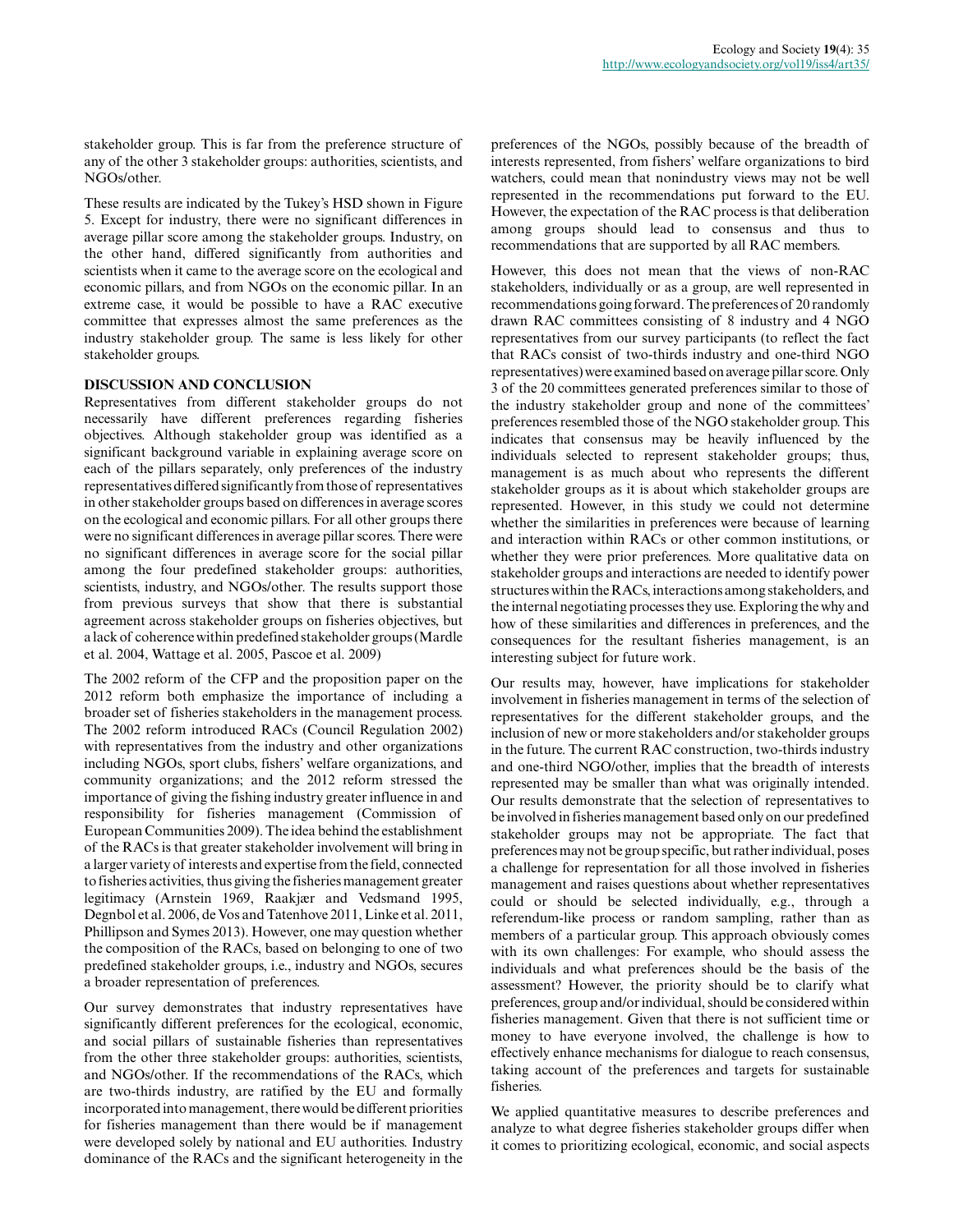Ecology and Society **19**(4): 35

of fisheries management. However, the influence that these different groups have on the decision-making process of fisheries management is outside the scope of this paper. Of the four stakeholder groups, i.e., authorities, scientists, NGOs/other, and industry, the only group that significantly distinguishes itself is the industry sector. The fact that authorities, scientists, and NGOs/other agree that an ecologically focused approach should be adopted, whereas industry rates economic aspects just as highly, is interesting and may have consequences once the revised 2012 CFP has been properly implemented. The revised CFP suggests that industry get more involved in the management of the fisheries. At the same time, an ecosystem-based approach to fisheries management is set up as a goal to work toward. Given that the industry stakeholder group in our survey put the lowest weight of all the stakeholder groups on the ecological aspect of fisheries management, one might suspect that the 2012 revision of the CFP could lead to inconsistencies. On the other hand, although the industry group on average rated the ecological aspect lower than the other stakeholders groups, they ranked economic and ecological aspects of fisheries management equally high, and higher than social aspects. Hence, giving industry a greater say in fisheries management probably implies that there will be a move toward management plans that seek to balance ecological and economic aspects of fisheries management, compared with a more unilateral focus on ecological aspects, which according to our results, especially the authorities represent. The implications of our results when combined with the weight of present and future voices in European fisheries management are left for future research.

*Responses to this article can be read online at:* [http://www.ecologyandsociety.org/issues/responses.](http://www.ecologyandsociety.org/issues/responses.php/6947) [php/6947](http://www.ecologyandsociety.org/issues/responses.php/6947)

#### **Acknowledgments:**

*The survey on which this paper is based was conducted as part of the EC-FP7 funded project Making the European Fisheries Ecosystem Plan Operational (MEFEPO; Project # 212881), coordinated by the University of Liverpool, Liverpool, UK (www. liv.ac.uk/mefepo). We wish to thank all stakeholders who took part in the survey, and all of the researchers involved in the MEFEPO project for very valuable discussions and input, without which we would not have been able to write the paper. We also wish to thank two anonymous referees for insightful comments that have contributed to make the paper more accurate, relevant, and interesting. All viewpoints and eventual errors are the responsibility of the authors.*

#### **LITERATURE CITED**

Arnstein, S. R. 1969. A ladder of citizen participation. *Journal of the American Institute of Planners* 35:216-224. [http://dx.doi.](http://dx.doi.org/10.1080%2F01944366908977225) [org/10.1080/01944366908977225](http://dx.doi.org/10.1080%2F01944366908977225) 

Berkes, F., J. Colding, and C. Folke. 2000. Rediscovery of traditional ecological knowlede as adaptive management. *Ecological Applications* 10:1251-1262. [http://dx.doi.org/10.1890/1051-0761](http://dx.doi.org/10.1890%2F1051-0761%282000%29010%5B1251%3AROTEKA%5D2.0.CO%3B2) [\(2000\)010\[1251:ROTEKA\]2.0.CO;2](http://dx.doi.org/10.1890%2F1051-0761%282000%29010%5B1251%3AROTEKA%5D2.0.CO%3B2)

Commission of European Communities. 2009. *Reform of the Common Fisheries Policy*. Green Paper No. 163. Brussels, 22.4.2009; COM(2009)163 final. Commission of European Communities, Brussels, Belgium. [online] URL: [http://eur-lex.](http://eur-lex.europa.eu/LexUriServ/LexUriServ.do?uri=COM:2009:0163:FIN:EN:PDF) [europa.eu/LexUriServ/LexUriServ.do?uri=COM:2009:0163:FIN:](http://eur-lex.europa.eu/LexUriServ/LexUriServ.do?uri=COM:2009:0163:FIN:EN:PDF) [EN:PDF](http://eur-lex.europa.eu/LexUriServ/LexUriServ.do?uri=COM:2009:0163:FIN:EN:PDF) 

Council of the European Union. 2004. Council decision 2004/585/ EC establishing Regional Advisory Councils under the Common Fisheries Policy. *Official Journal of the European Union* 256:17-22. [online] URL: [http://faolex.fao.org/cgi-bin/faolex.exe?](http://faolex.fao.org/cgi-bin/faolex.exe?rec_id=036493&database=faolex&search_type=link&table=result&lang=eng&format_name=@ERALL)

[rec\\_id=036493&database=faolex&search\\_type=link&table=result&lang=](http://faolex.fao.org/cgi-bin/faolex.exe?rec_id=036493&database=faolex&search_type=link&table=result&lang=eng&format_name=@ERALL) [eng&format\\_name=@ERALL](http://faolex.fao.org/cgi-bin/faolex.exe?rec_id=036493&database=faolex&search_type=link&table=result&lang=eng&format_name=@ERALL) 

Crawly, M. J. 2007. *The R book*. Wiley, Chichester, UK.

Davis, A., and J. Wagner. 2003. *Who* knows? On the importance of identifying "experts" when reaching local ecological knowledge. *Human Ecology* 31:463-489 [http://dx.doi.org/10.1023/](http://dx.doi.org/10.1023%2FA%3A1025075923297) [A:1025075923297](http://dx.doi.org/10.1023%2FA%3A1025075923297) 

de Nooy, W. 2013. Communication in natural resource management: agreement between and disagreement within stakeholder groups. *Ecology and Society* 18(2): 44. [http://dx.doi.](http://dx.doi.org/10.5751/ES-05648-180244) [org/10.5751/ES-05648-180244](http://dx.doi.org/10.5751/ES-05648-180244) 

de Vos, B. I., and J. P. M. van Tatenhove. 2011. Trust relationships between fishers and government: new challenges for the comanagement arrangements in the Dutch flatfish industry. *Marine Policy* 35:218-225. [http://dx.doi.org/10.1016/j.marpol.2010.10.002](http://dx.doi.org/10.1016%2Fj.marpol.2010.10.002) 

Degnbol, P., H. Gislason, S. Hanna, S. Jentoft, J. R. Nielsen, S. Sverdrup-Jensen, and D. Clyde Wilson. 2006. Painting the floor with a hammer: technical fixes in fisheries management. *Marine Policy* 30:534-543. [http://dx.doi.org/10.1016/j.marpol.2005.07.002](http://dx.doi.org/10.1016%2Fj.marpol.2005.07.002) 

European Union (EU). 2002. Council Regulation (EC) No 2371/2002 of 20 December 2002 on the conservation and sustainable exploitation of fisheries resources under the Common Fisheries Policy. *Official Journal of the European Union* 358:59-80. [online] URL: [http://eur-lex.europa.eu/legal-content/EN/TXT/?](http://eur-lex.europa.eu/legal-content/EN/TXT/?uri=uriserv:OJ.L_.2002.358.01.0059.01.ENG) [uri=uriserv:OJ.L\\_.2002.358.01.0059.01.ENG](http://eur-lex.europa.eu/legal-content/EN/TXT/?uri=uriserv:OJ.L_.2002.358.01.0059.01.ENG)

European Union (EU). 2013. Regulation (EU) No 1380/2013 of the European Parliament and of the Council of 11 December 2013 on the Common Fisheries Policy, amending Council Regulations (EC) No 1954/2003 and (EC) No 1224/2009 and repealing Council Regulations (EC) No 2371/2002 and (EC) No 639/2004 and Council Decision 2004/585/EC. *Official Journal of the European Union* 354:22-61. [online] URL: [http://eur-lex.](http://eur-lex.europa.eu/LexUriServ/LexUriServ.do?uri=OJ:L:2013:354:0022:0061:EN:PDF) [europa.eu/LexUriServ/LexUriServ.do?uri=OJ:L:2013:354:0022:0061:](http://eur-lex.europa.eu/LexUriServ/LexUriServ.do?uri=OJ:L:2013:354:0022:0061:EN:PDF) [EN:PDF](http://eur-lex.europa.eu/LexUriServ/LexUriServ.do?uri=OJ:L:2013:354:0022:0061:EN:PDF) 

Gasalla, M. A., and A. C. S. Diegues. 2011. People's seas: "ethnooceanography" as an interdisciplinary means to approach marine ecosystem change. Pages 120-136 *in* R. Ommer, I. Perry, K. L. Cochrane, and P. Cury, editors. *World fisheries: a social-ecological analysis*. Wiley-Blackwell, Oxford, UK.

Haapasaari, P., S. Mäntyniemi, and S. Kuikka. 2013. Involving stakeholders in building integrated fisheries models using Bayesian methods. *Environmental Management* 51(6):1247-1261. <http://dx.doi.org/10.1007/s00267-013-0041-9>

Hatchard, J. 2005. Engaging stakeholder preferences through deliberative democracy in North Sea fisheries governance. Pages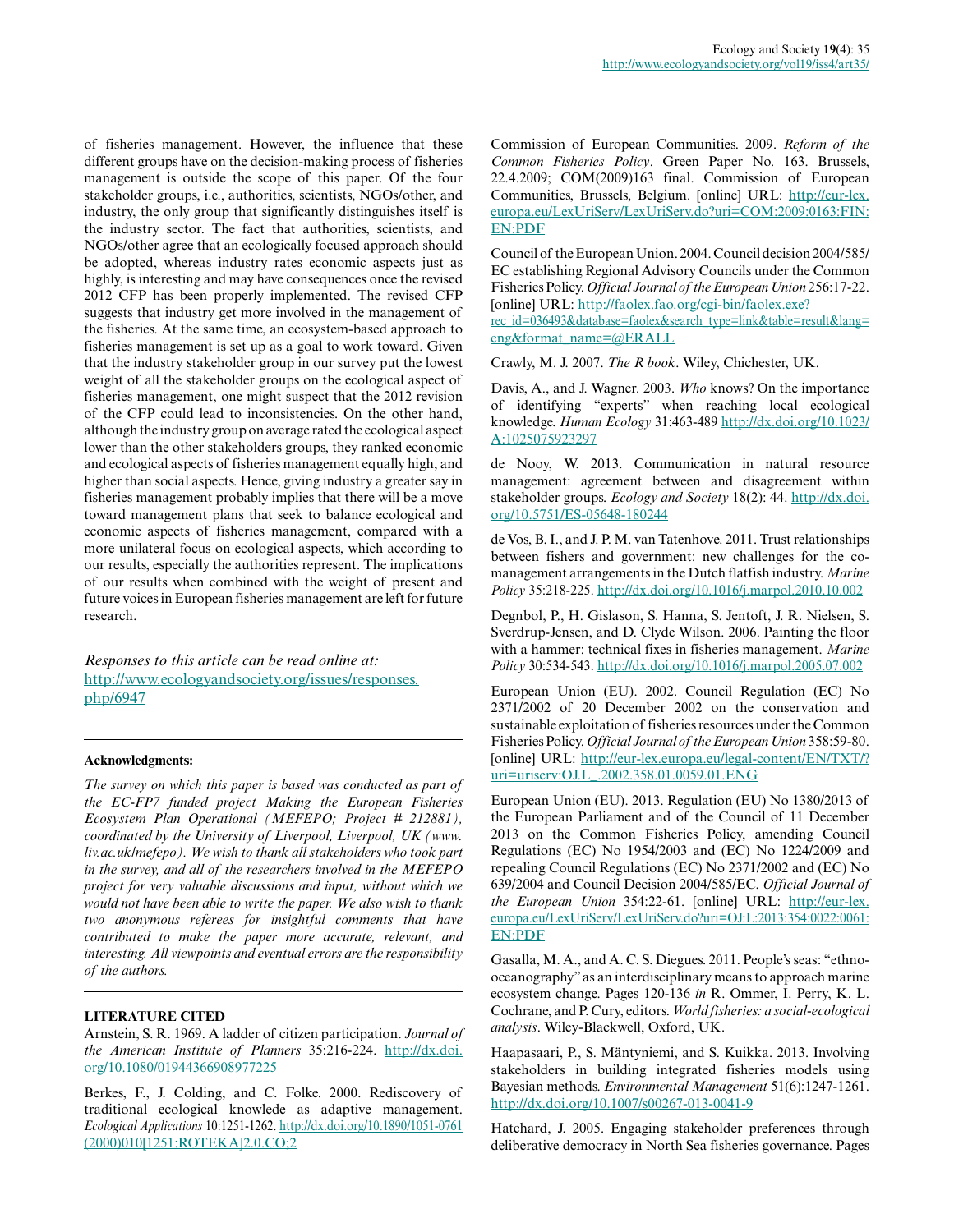45-64 *in* T. S. Grey, editor. *Participation in fisheries governance.* Springer Netherlands, Dordrecht, The Netherlands. [http://dx.](http://dx.doi.org/10.1007%2F1-4020-3778-3_3) [doi.org/10.1007/1-4020-3778-3\\_3](http://dx.doi.org/10.1007%2F1-4020-3778-3_3) 

Leslie, H. M., and K. L. McLeod. 2007. Confronting the challenges of implementing marine ecosystem-based management. *Frontiers in Ecology and the Environment* 5:540-548. [http://dx.doi.](http://dx.doi.org/10.1890%2F060093) [org/10.1890/060093](http://dx.doi.org/10.1890%2F060093)

Link, J. I. 2002. What does ecosystem based fisheries management mean? *Fisheries* 27:18-21.

Linke, S., M. Dreyer, and P. Sellke. 2011. The Regional Advisory Councils: what is their potential to incorporate stakeholder knowledge into fisheries governance? *AMBIO* 40:133-143. [http://](http://dx.doi.org/10.1007%2Fs13280-010-0125-1) [dx.doi.org/10.1007/s13280-010-0125-1](http://dx.doi.org/10.1007%2Fs13280-010-0125-1) 

Mackinson, S., D. C. Wilson, P. Galiay, and B. Deas. 2011. Engaging stakeholders in fisheries and marine research. *Marine Policy* 35:18-24 [http://dx.doi.org/10.1016/j.marpol.2010.07.003](http://dx.doi.org/10.1016%2Fj.marpol.2010.07.003) 

Mardle, S., S. Pascoe, and I. Herrero. 2004. Management objective importance in fisheries: an evaluation using the analytic hierarchy process (AHP). *Environmental Management* 33:1-11. [http://dx.](http://dx.doi.org/10.1007%2Fs00267-003-3070-y) [doi.org/10.1007/s00267-003-3070-y](http://dx.doi.org/10.1007%2Fs00267-003-3070-y) 

Nielsen, J. R., and C. Mathiesen. 2006. Stakeholder preferences for Danish fisheries management of sand eel and Norway pout. *Fisheries Research* 77: 92-101 [http://dx.doi.org/10.1016/j.](http://dx.doi.org/10.1016%2Fj.fishres.2005.08.002) [fishres.2005.08.002](http://dx.doi.org/10.1016%2Fj.fishres.2005.08.002) 

Pascoe, S., W. Proctor, C. Wilcox, J. Innes, W. Rochester, and N. Dowling. 2009. Stakeholder objective preferences in Australian Commonwealth managed fisheries. *Marine Policy* 33:750-758 [http://dx.doi.org/10.1016/j.marpol.2009.02.008](http://dx.doi.org/10.1016%2Fj.marpol.2009.02.008) 

Phillipson, J., and D. Symes. 2013. Science for sustainable fisheries management: an interdisciplinary approach. *Fisheries Research* 139:61-64. [http://dx.doi.org/10.1016/j.fishres.2012.09.012](http://dx.doi.org/10.1016%2Fj.fishres.2012.09.012) 

Piet, G., C. Röckmann, M. Aanesen, C. Armstrong, W. L. Quesne, H. J. Bloomfiled, R. V. Hal, C. Nolan, F. Velasco, M. F. Borges, C. Porteiro, M. P. Rui, C. Hily, J. Duchene, and C. Fried. 2011. *Development and selection of operational management strategies to achieve policy objectives, Making the European Fisheries Ecosystem Plan Operational (MEFEPO)*. Work Package 5 Report. University of Liverpool, Liverpool, UK. [online] URL: [http://www.liv.ac.uk/media/livacuk/mefepo/pdf/WP5\\_Technical](http://www.liv.ac.uk/media/livacuk/mefepo/pdf/WP5_Technical_Report_Final.pdf) Report\_Final.pdf

Raakjær J. N., and T. Vedsmand. 1995. Fisheries co-management: an alternative strategy in fisheries—cases from Denmark. An issue paper for the OECD study on the efficient management of living marine resources. Pages 90-121 *in Towards sustainable fisheries: issue papers*. Organisation for Economic Co-operation and Development, Paris, France. [online] URL: [http://www.oecd.](http://www.oecd.org/officialdocuments/publicdisplaydocumentpdf/?doclanguage=en&cote=ocde/gd(97)54) [org/officialdocuments/publicdisplaydocumentpdf/?doclanguage=](http://www.oecd.org/officialdocuments/publicdisplaydocumentpdf/?doclanguage=en&cote=ocde/gd(97)54) [en&cote=ocde/gd\(97\)54](http://www.oecd.org/officialdocuments/publicdisplaydocumentpdf/?doclanguage=en&cote=ocde/gd(97)54) 

Rice, J. 2011. Managing fisheries well: delivering the promises of an ecosystem approach. *Fish and Fisheries* 12:209-231. [http://dx.](http://dx.doi.org/10.1111%2Fj.1467-2979.2011.00416.x) [doi.org/10.1111/j.1467-2979.2011.00416.x](http://dx.doi.org/10.1111%2Fj.1467-2979.2011.00416.x)

Röckmann, C., C. Ulrich, M. Dreyer, E. Bell, E. Borodzicz, P. Haapasaari, K. H. Hauge, D. Howell, S. Mäntyniemi, D. Miller, and M. Pastoors. 2012. The added value of participatory

modelling in fisheries management—what has been learnt? *Marine Policy* 36:1072-1085. [http://dx.doi.org/10.1016/j.](http://dx.doi.org/10.1016%2Fj.marpol.2012.02.027) [marpol.2012.02.027](http://dx.doi.org/10.1016%2Fj.marpol.2012.02.027) 

Röckmann, C., J. van Leeuwen, D. Goldsborough, M. Kraan, and G. Piet. 2015. The interaction triangle as a tool for understanding stakeholder interactions in marine ecosystem based management. *Marine Policy, in press*.

Townsley, P. 1998. Stakeholder groups. *In Social issues in fisheries*. FAO Fisheries Technical Paper 375. Food and Agriculture Organization of the United Nations, Rome, Italy. [online] URL: <http://www.fao.org/docrep/003/W8623E/w8623e00.HTM>

Wattage, P., S. Mardle, and S. Pascoe. 2005. Evaluation of the importance of fisheries management objectives using choice experiments. *Ecological Economics* 55:85-95. [http://dx.doi.](http://dx.doi.org/10.1016%2Fj.ecolecon.2004.10.016) [org/10.1016/j.ecolecon.2004.10.016](http://dx.doi.org/10.1016%2Fj.ecolecon.2004.10.016) 

Wiber, M., F. Berkes, A. Charlesc, and J. Kearney. 2004. Participatory research supporting community-based fishery management. *Marine Policy* 28:459-468 [http://dx.doi.org/10.1016/](http://dx.doi.org/10.1016%2Fj.marpol.2003.10.020) [j.marpol.2003.10.020](http://dx.doi.org/10.1016%2Fj.marpol.2003.10.020)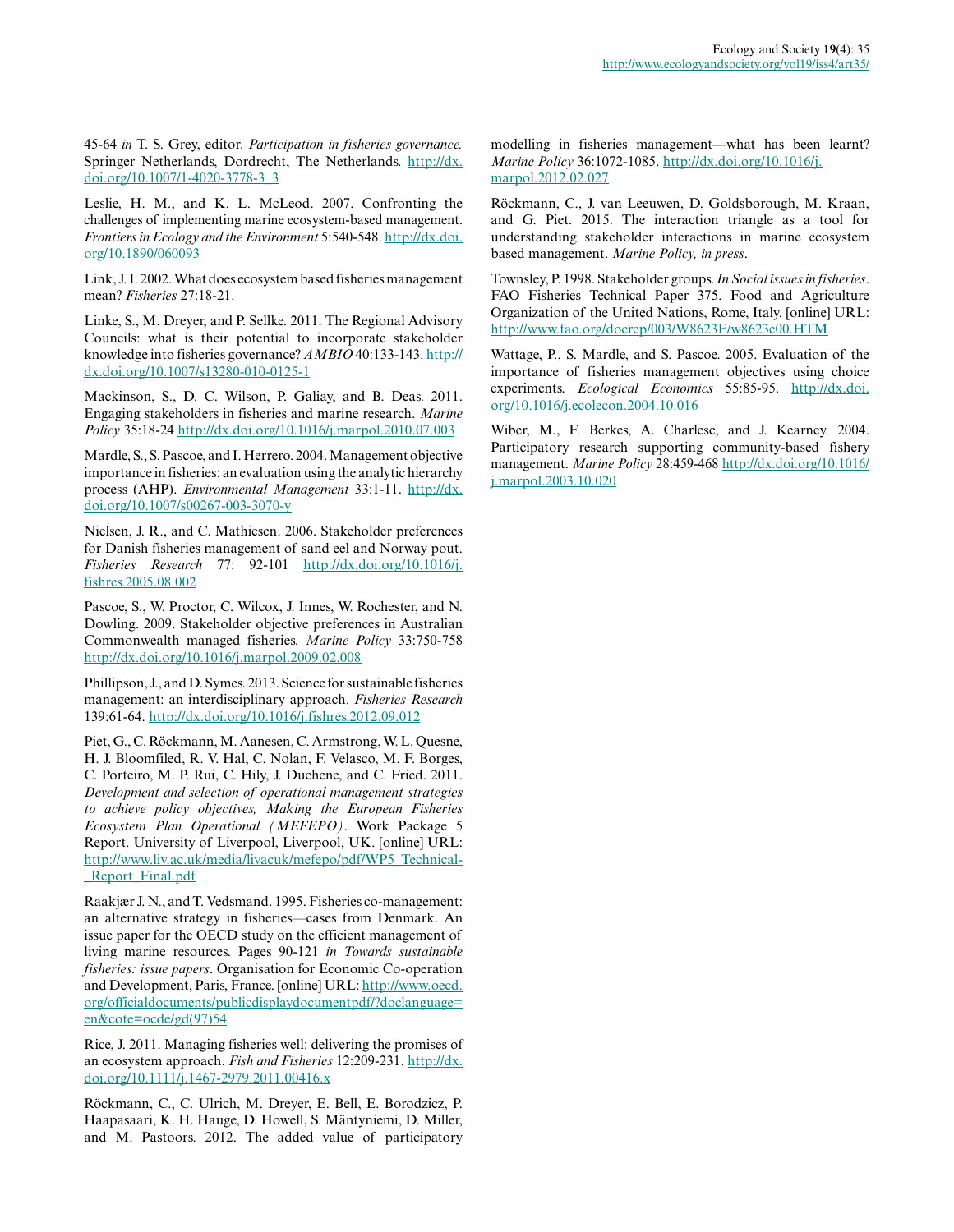# **Appendix 1.** Survey questionnaire, first workshop.

# Background information

| <b>Nationality</b>      |  |                         |  |
|-------------------------|--|-------------------------|--|
| Disciplinary background |  | Professional background |  |
| - natural sciences      |  | -policy                 |  |
| -social sciences        |  | -science                |  |
| -economics              |  | -industry               |  |
| -interdisciplinary      |  | -NGO                    |  |
| -other                  |  | -other                  |  |

Please assign a weight between 0-100 to each of the descriptors, such that the weights sum up to 100

| Indicator            | Weight |
|----------------------|--------|
| - foodweb            |        |
| -sea floor integrity |        |
| - biodiversity       |        |
| -commercial fish     |        |
| - efficiency         |        |
| -stability           |        |
| -community viability |        |
| -job attractiveness  |        |
| - food security      |        |
| Sum                  | 100    |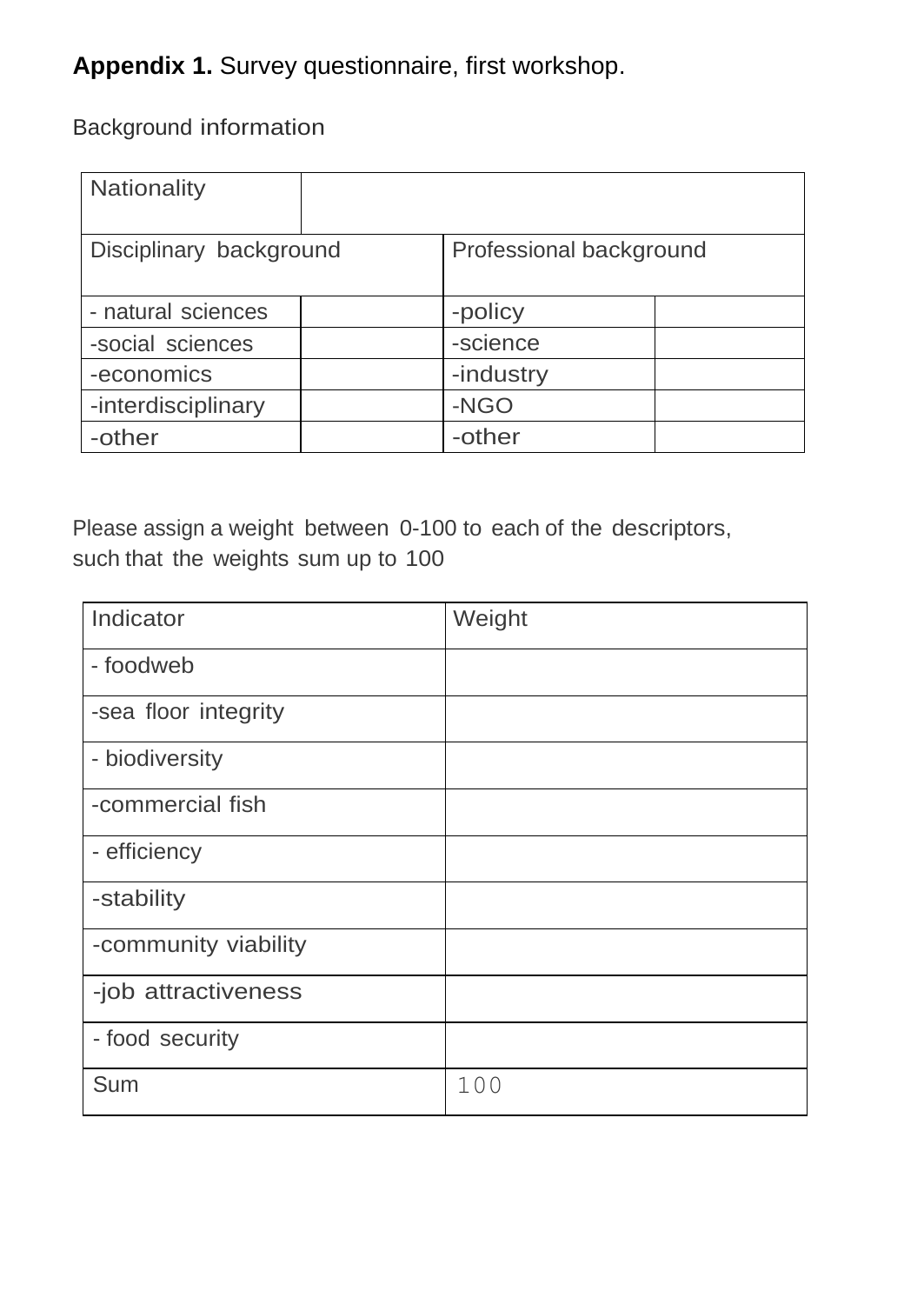| Nationality             |  |                         |  |
|-------------------------|--|-------------------------|--|
| Disciplinary background |  | Professional background |  |
| -natural sciences       |  | -policy                 |  |
| - social sciences       |  | -science                |  |
| -economics              |  | -industry               |  |
| - interdisciplinary     |  | -NGO                    |  |
| -other                  |  | -other                  |  |

Please assign a weight between 0-100 to each of the pillars, such that the weights sum up to 100

| Pillar     | Weight |
|------------|--------|
| Ecological |        |
| Economic   |        |
| Social     |        |
| Sum        | 100    |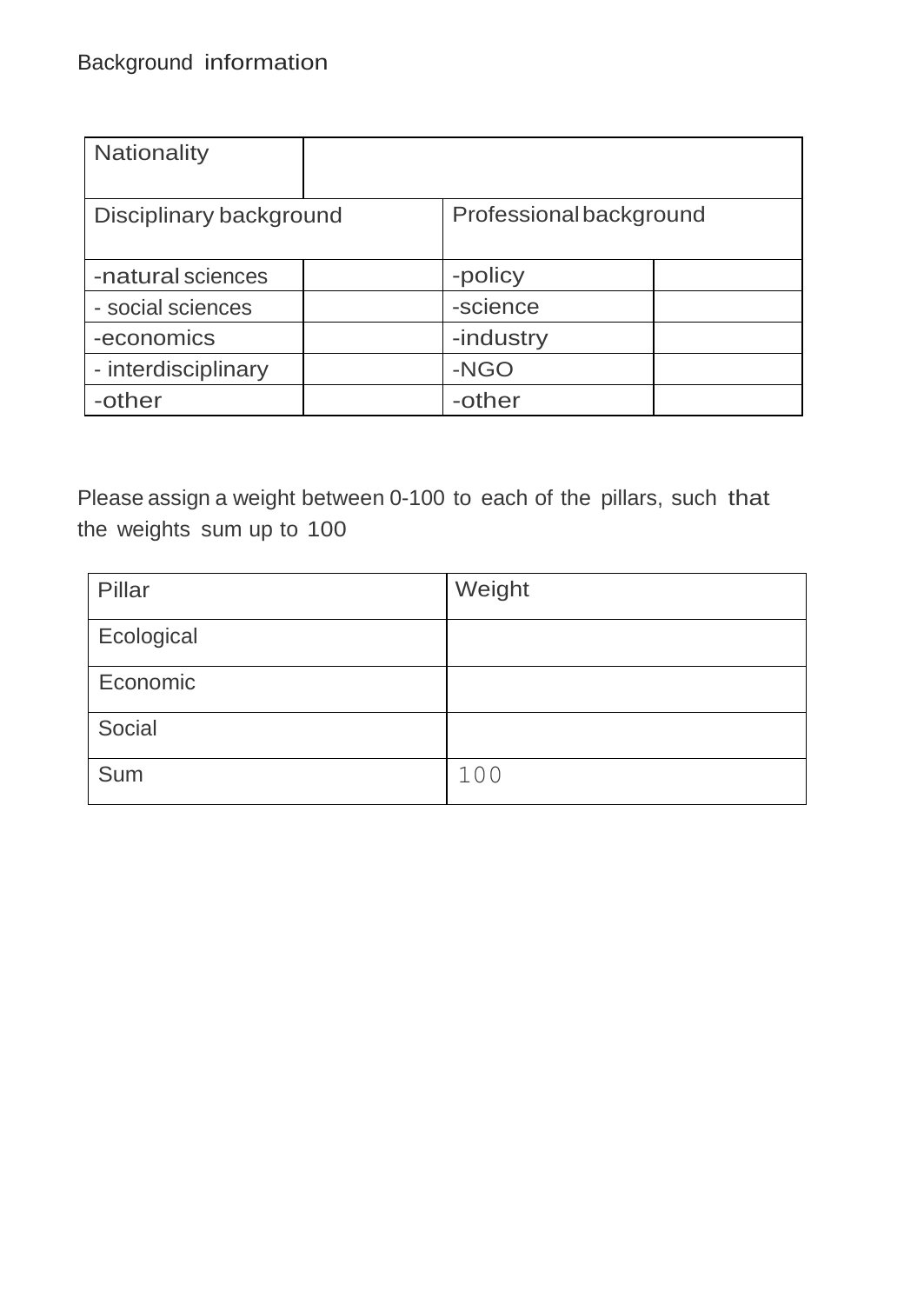Appendix 2. Survey questionnaire, second workshop. This is the second page of the questionnaire. The first page of the questionnaire contains the hierarchical tree shown in Figure 1 in the manuscript.

## **How important are environmental, economic and social aspects in fisheries management?**

**From your personal point of view please assign a weight between 0-100 to each of the pillars, such that the weights sum up to 100**

| Pillar  | Weight |  |  |
|---------|--------|--|--|
| Ecology |        |  |  |
| Economy |        |  |  |
| Social  |        |  |  |
| Sum     | 100    |  |  |
|         |        |  |  |

**Please assign a weight between 0-100 to each of the descriptors, such that the weights sum up to 100**

| <b>Descriptor</b>     | Weight |
|-----------------------|--------|
| - foodweb             |        |
| - sea floor integrity |        |
| - biodiversity        |        |
| - commercial fish     |        |
| - efficiency          |        |
| - stability           |        |
| - community viability |        |
| - job attractiveness  |        |
| - food security       |        |
| Sum                   |        |

### **Background information**

**Nationality:** 

| <b>Disciplinary background</b> | <b>Professional background</b> |  |
|--------------------------------|--------------------------------|--|
| - natural sciences             | - policy                       |  |
| - social sciences              | - science                      |  |
| - economics                    | - industry                     |  |
| - interdisciplinary            | - NGO                          |  |
| - other                        | - other                        |  |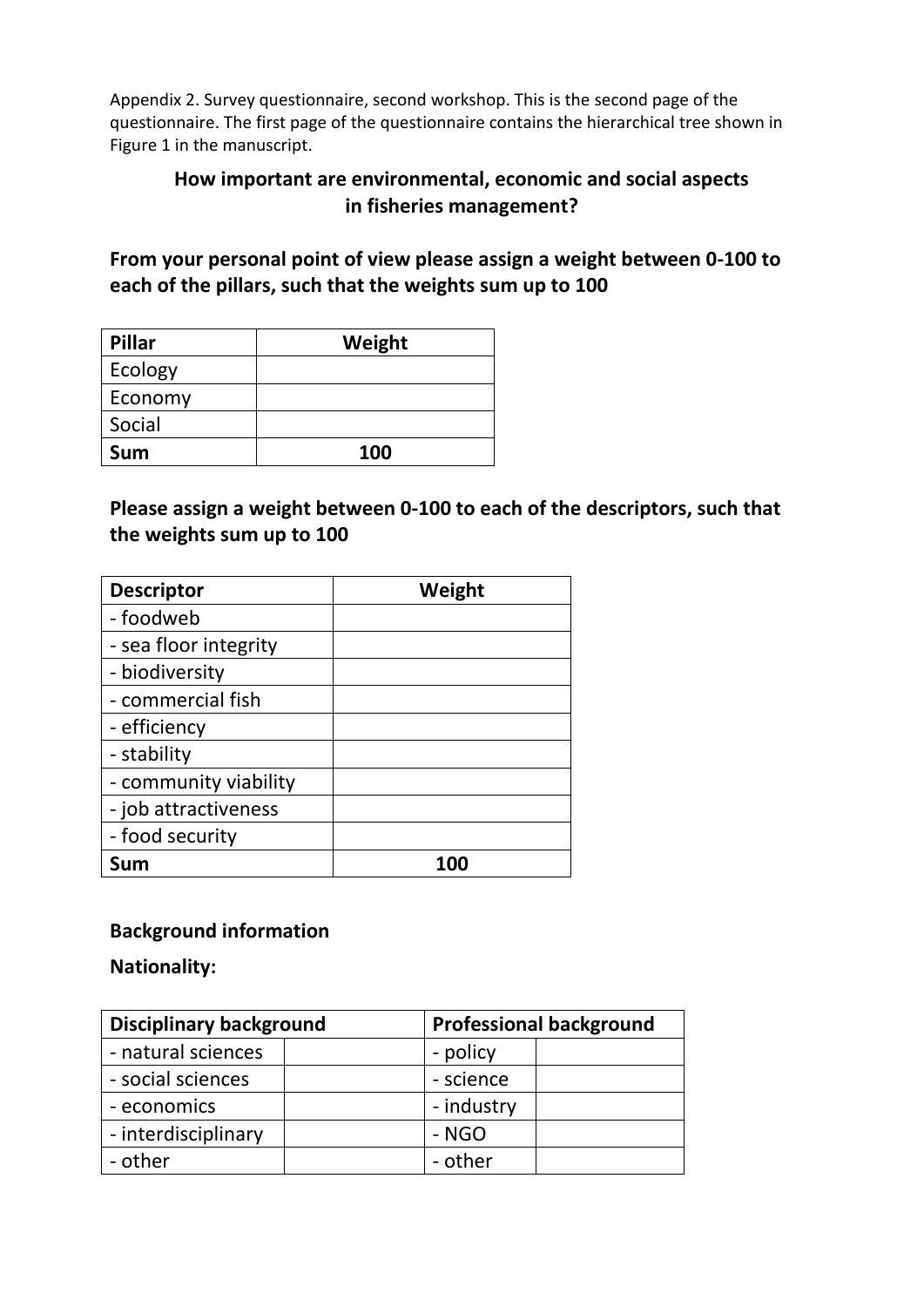



interdisciplinary,n=18



other,n=12